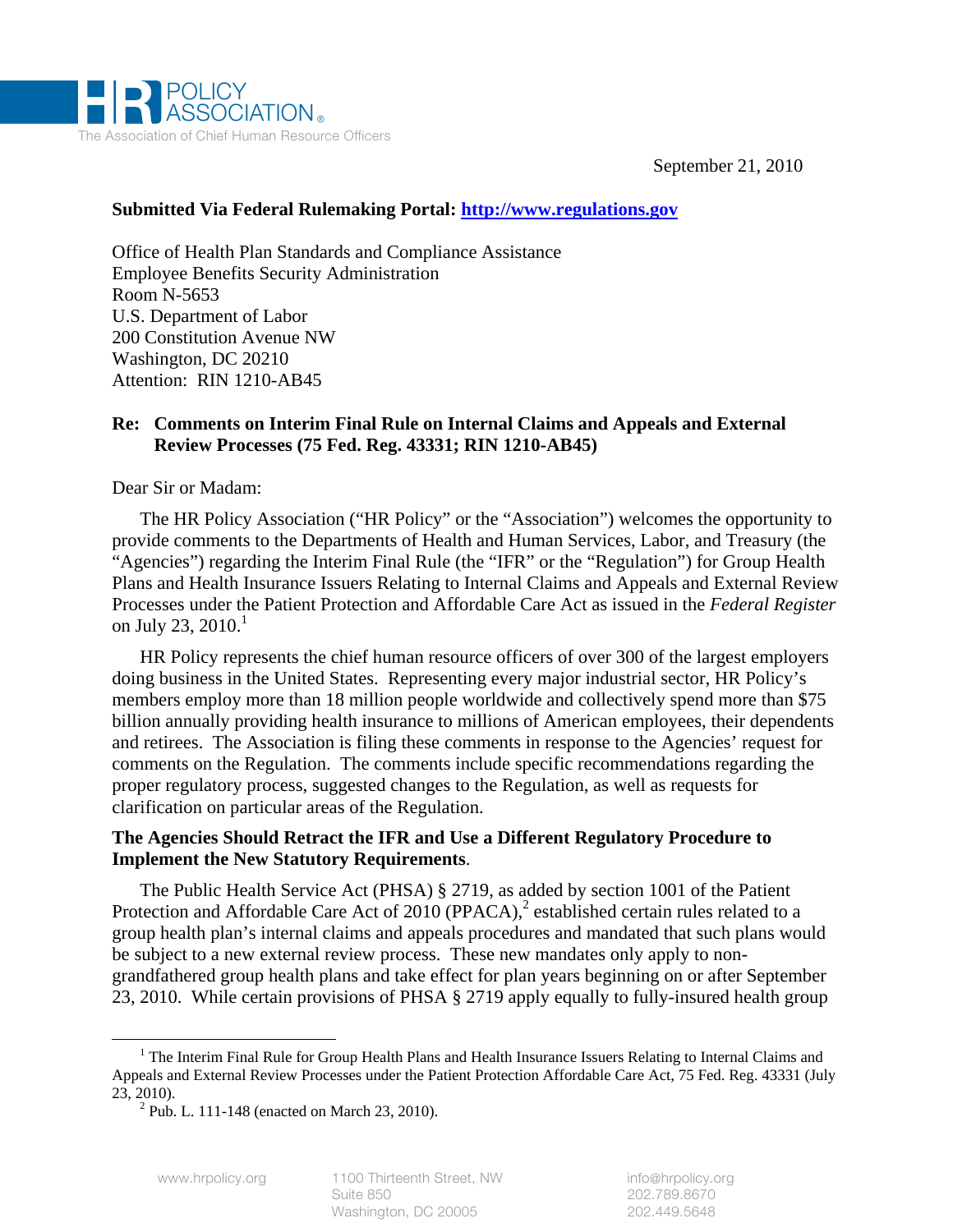plans and to non-ERISA plans, the Association's comments are directed to the statutory and regulatory provisions affecting self-insured ERISA group health plans because the vast majority of our members sponsor such plans.

Federal External Review Process. To be sure, self-insured ERISA plans will be most affected by the new external review process. This is due to the fact that while many states currently have some form of an external review process for fully-insured plans, ERISA preemption has prevented a state's external review process from applying to self-insured plans. ERISA preemption has permitted large employers to administer their plans uniformly across state lines, thus significantly reducing the cost of providing employee health coverage. Under PPACA and the IFR, self-insured ERISA plans will continue to fall outside the purview of state external review processes, but such plans will now be subject to a new single federal external review process.

External review processes are relatively new for most employers with self-insured ERISA plans and most employers are not ready to implement them. It is important to highlight the fact that employers who sponsor group health plans that are subject to these new mandates do so voluntarily and many such employers believe that the costs and administrative burden related to the federal external review will be considerable. Indeed, many of our member companies are very concerned that this new federal external review process —and the regulations implementing it— will have a detrimental impact on their ability to continue to offer efficient, effective, and affordable health coverage to employees, their dependents, and retirees.

The IFR, admittedly, has very few rules implementing the federal external review process. Instead, the Agencies have noted that more guidance will be forthcoming in the "near future." Such guidance should not be issued through an IFR, but instead, the Agencies should issue an Advance Notice of Proposed Rulemaking (ANPRM) or Notice of Proposed Rulemaking (NPRM) so the public, including large employers who have been voluntarily offering health coverage for decades, can be heard regarding the proposed rules governing the new federal external review process *before* a final regulation is issued on the matter. Indeed, the Association believes that by issuing the Regulation as an IFR, the Agencies have missed a valuable opportunity to get comments from employers who sponsor plans that provide health coverage to millions of Americans *before* issuing the Regulation. Thus, the Agencies should retract the IFR to the extent it deals with the federal external review process and instead issue an ANPRM or NPRM.

The Association recognizes that the Agencies are limited, to some extent, in their approach by the statute because PPACA dictates that PHSA § 2719 is effective for plan years beginning on or after September 23, 2010. Moreover, we recognize that the Agencies have issued a Technical Release regarding the federal external review process that provides an interim enforcement safe harbor for self-insured group health plans until the Agencies can issue further guidance on the federal process.<sup>3</sup> While HR Policy appreciates the attempt to provide a safe harbor, the steps

 $\frac{1}{3}$ <sup>3</sup> Availability of Interim Procedures for Federal External Review and Model Notices Relating to Internal Claims and Appeals and External Review under the Patient Protection and Affordable Care Act; Notice, 75 Fed. Reg. 52597 (Aug. 26, 2010); Employee Benefits Security Administration Technical Release No. 2010-01 (Aug. 23, 2010).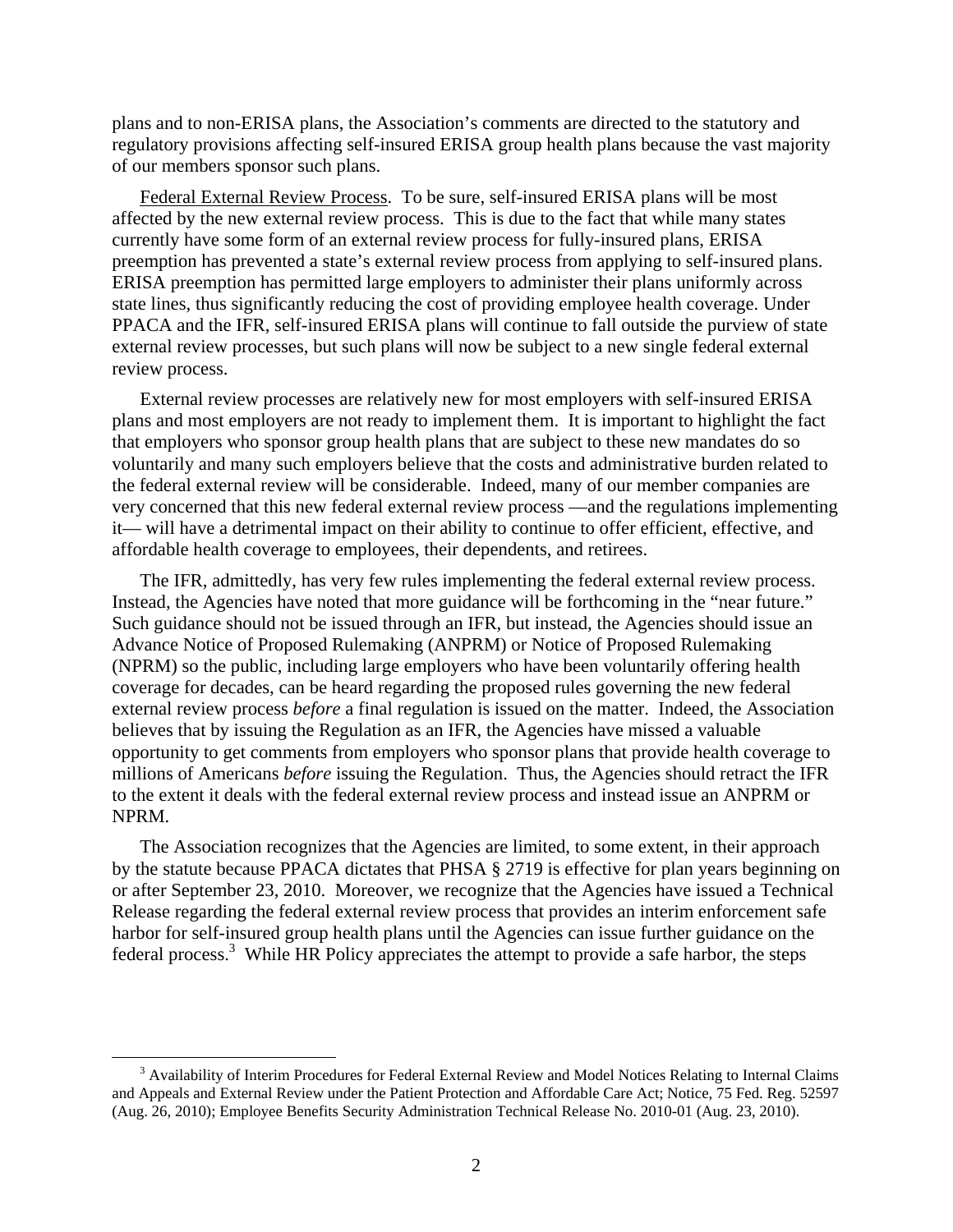necessary to satisfy the safe harbor requirements are daunting – particularly because of how soon these requirements become effective.<sup>4</sup>

Given the difficulty of meeting the requirements of the safe harbor and the fact that the Agencies should use a different regulatory process (as discussed above), the Association recommends that the Agencies issue a "good faith" interim enforcement safe harbor for the federal review process until an effective, circumspect regulatory rule can be issued and implemented. This safe harbor would apply to self-insured plans which did not have an external review process on the date of PPACA's enactment (the vast majority of plans) and which are attempting, in good faith, to establish an effective external review process. For those selfinsured plans which were already using an external review process on the date of PPACA's enactment (a minority), the Agencies should use their "deeming" authority under PHSA § 2719(c) to determine that such plans are in compliance with the statutory external review requirements, at least, until the Agencies can issue further guidance.

Internal Claims & Appeals Procedures. The statute also requires health plans to implement an effective internal appeals process for challenging adverse claim or coverage determinations.<sup>5</sup> This, most notably, requires health plans to comply with the Department of Labor's existing ERISA regulations on claims and appeals procedures.<sup>6</sup> Self-insured ERISA plans are already complying with the current regulations on an internal plan's claims and appeals procedures and, given the extensive compliance with the existing ERISA regulations, there is little urgency for the Agencies to issue new or revise existing regulations through an IFR as the Agencies have done. The Agencies, therefore, should retract the IFR and follow the more traditional route of issuing the Regulation through an ANPRM or NPRM with respect to the internal claims and appeals procedures.

As previously mentioned, section 2719 of PHSA does not apply to grandfathered plans. The Association's concern over the IFR would be considerably less if the Agencies had used the significant regulatory discretion provided by the statute and adopted a more flexible approach with respect to how a plan maintains grandfathered status. However, because of this overlynarrow approach, many of our members who have self-insured plans expect to lose grandfathered status very soon and will be subject to the strict new mandates under the IFR implementing PHSA § 2719. Thus, the Association recognizes that while the Agencies are somewhat constrained by the statute, they should use their regulatory discretion in the final Regulation to ensure that that self-insured plans can continue to offer efficient, effective, and affordable health coverage to employees, their dependents, and retirees.

Notwithstanding the Association's position that the Agencies should retract the IFR with respect to the federal external review process and the internal claims and appeals procedures, use

 $\overline{4}$ <sup>4</sup> Plans would be required to, among other things, amend existing claims and appeals procedures and adopt new external review procedures and provide notice to participants of the same, update required notices and administrative procedures, select three independent review organizations (IROs) to perform the external reviews, prepare agreements to govern the relationship between the plan and IROs, and determine the legal transfer of information between the plan and IROs. The other option to come within the safe harbor —complying with the relevant state's external review process— is equally unpalatable because a plan would no longer be able to uniformly administer its plan across state lines (i.e., effectively negating the benefits of ERISA preemption).

 $5$  PHSA § 2719(a)(1).

<sup>&</sup>lt;sup>6</sup> The DOL's current regulations governing ERISA plan claim procedures are found in 29 CFR 2560.503-1.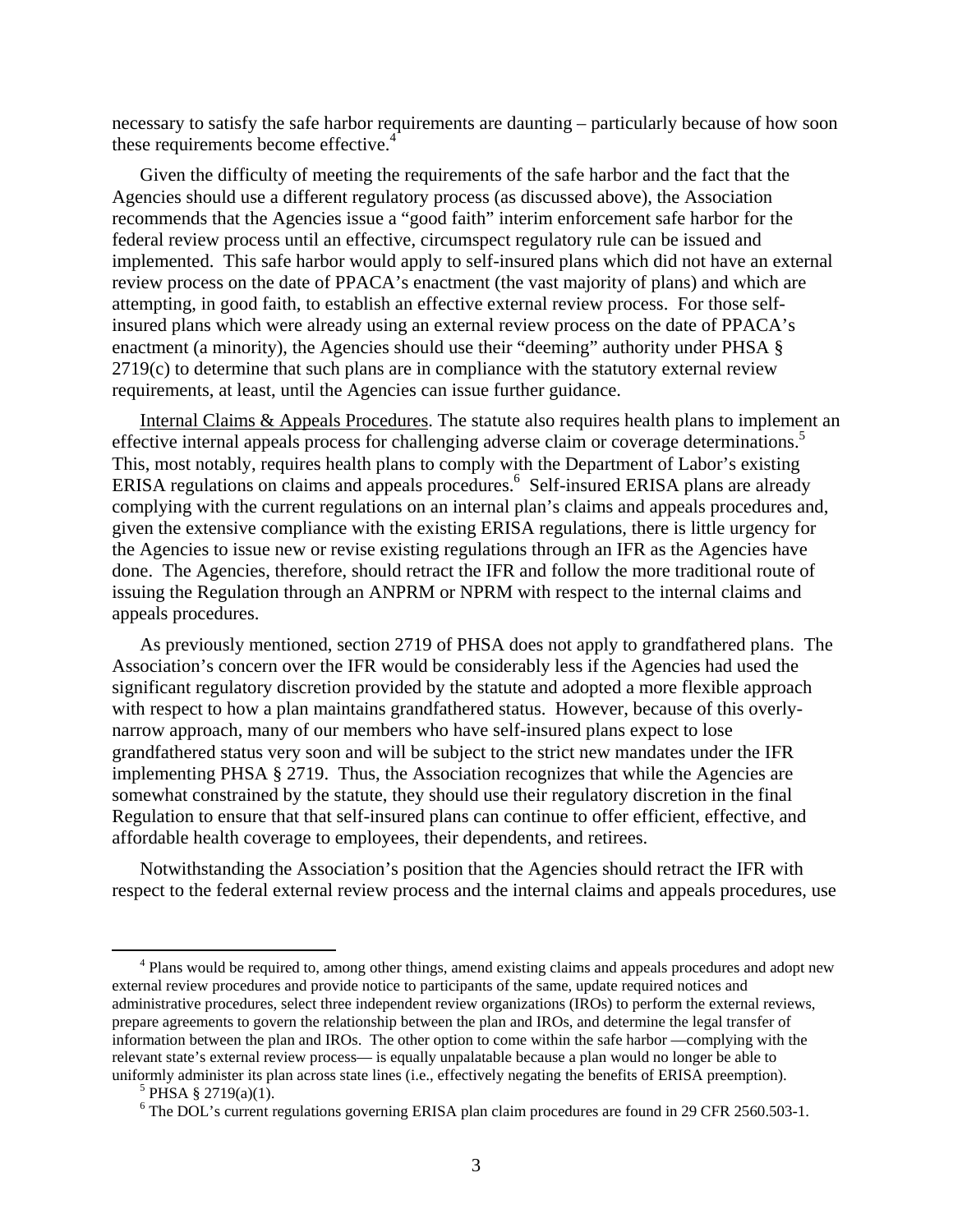a different regulatory process such as an ANPRM or NPRM to issue a final regulation, and adopt a good faith compliance safe harbor, we will provide comments on the current IFR.

#### **Limited Guidance on the Federal External Review Process**.

As noted above, one of the most concerning aspects about a plan losing its grandfathered status is that it will be subject to the new federal external review process. PHSA § 2719 provides that fully-insured group health plans comply with State external review process which must, at a minimum, include the consumer protections in the Uniform External Review Model Act promulgated by the National Association of Insurance Commissioners  $(NAIC)^{7}$  Self-insured plans, however, must implement an external review process established by the Agencies that is "similar" to the consumer protections in the NAIC's Uniform External Review Model Act. $8$ 

The Agencies have a fair amount of discretion in interpreting the word "similar" as applied to the NAIC's Uniform External Review Model Act. Congress did not use the words "the same" or even "substantially similar".<sup>9</sup> Accordingly, the Association recommends that the Agencies adopt a relatively broad view of the word "similar" and, as noted above, provide employers an opportunity to comment on rules governing the federal external review process *before* a final regulation is issued either through an ANPRM or NPRM.

As noted above, an alternative regulatory procedure would be particularly appropriate for the IFR because it does not describe, in detail, or provide a great deal of significant guidance regarding the federal external review process. Indeed, the IFR is generally directed towards establishing the minimum standards for state external review processes which will apply to fullyinsured plans. In fact, the Agencies note in the IFR that further guidance will be issued "in the near future" setting forth the details of the federal external review processes.<sup>10</sup>

HR Policy is very concerned to the extent that the requirements in the EBSA's Technical Release on the interim enforcement safe harbor for the federal external review processes represents the approach the Agencies will take in formulating the federal external review process rules.11 These rules create significant administrative burdens, which do not currently exist and will be costly and difficult to implement. Overly burdensome rules will make it more difficult for employers to offer or to continue to offer affordable employee health coverage. Even though, at this time, it is not possible for self-insured plans to gauge how onerous the new federal external review process will be, there are some general statements of rules and principles in the IFR, its Preamble, and statements by Department officials on which the Association seeks clarification and wishes to comment.

Clarification on the Use of the New Federal External Review Process and the Binding Nature of an IRO Decision Under is Needed. The IFR provides that under the federal external review process a reversal of a plan's internal adverse benefit decision by an independent review organization (IRO) will be "binding" on the plan, as well as the claimant, except to the extent

 $\frac{1}{7}$  $7$  PHSA § 2719(b)(1).

 $8$  PHSA § 2719(b)(2)(b).

<sup>&</sup>lt;sup>9</sup> The word similar may be interpreted many ways. For example, Merriam-Webster's Dictionary Collegiate Dictionary defines the term "similar" as "(1) having characteristics in common; (2) alike in substance or essentials; (3) not differing in shape but only in size and position." The application of each variation of the definition would appear to yield a different result in the substance and procedures of a federal external review process. 10 75 Fed. Reg. at 43332.

<sup>&</sup>lt;sup>11</sup> Employee Benefits Security Administration (EBSA) Technical Release No. 2010-01 (Aug. 23, 2010).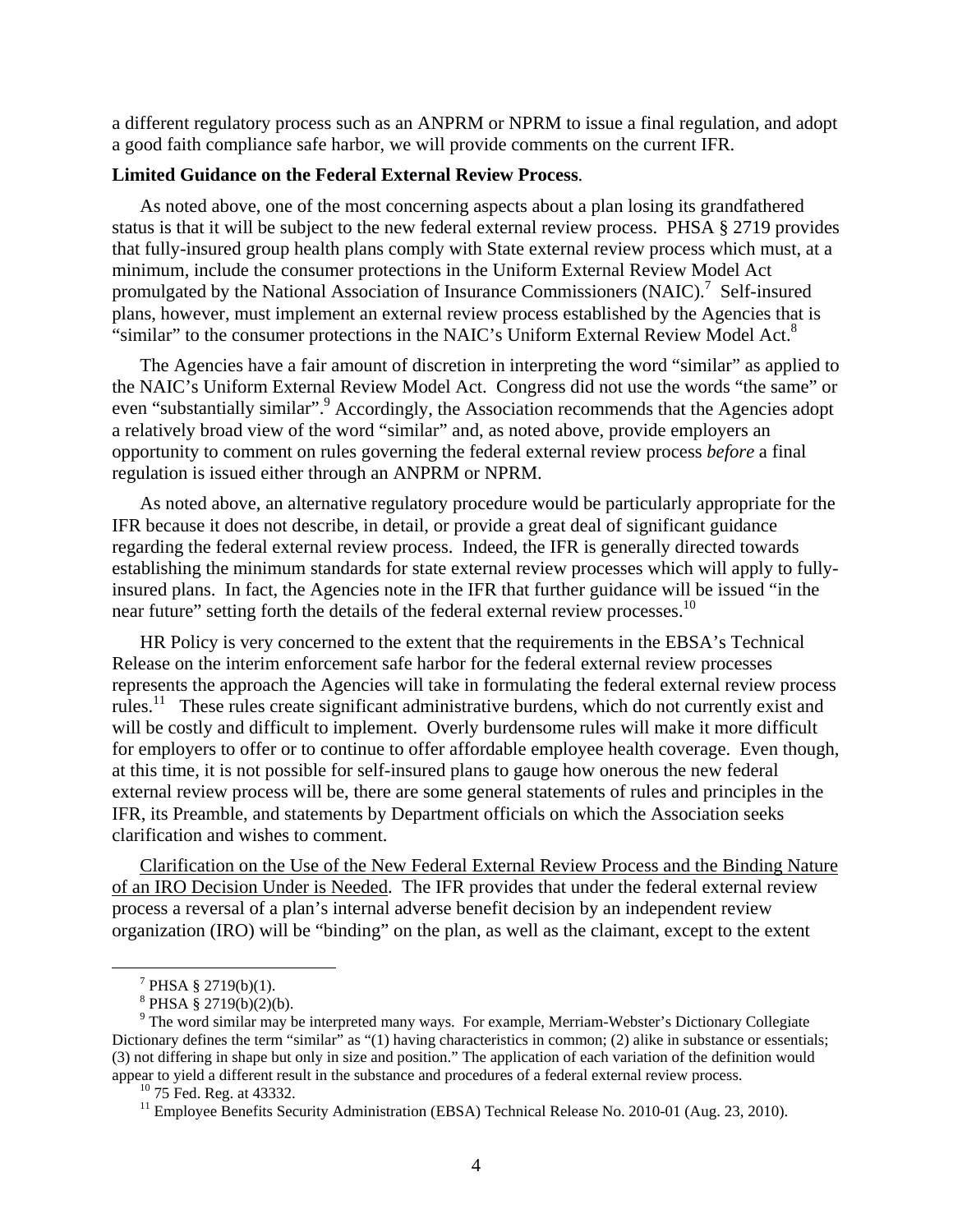that other remedies are available under state or federal  $law<sup>12</sup>$  such as a denial of benefit claim under ERISA  $\S$  502(a)(1)(B). It is important to point out, however, that the statute simply provides that the IROs decision will be binding.<sup>13</sup> There is no statutory exception reserving other legal remedies or causes of action.

HR Policy agrees with the Agencies' interpretation that the parties to a dispute (i.e., a claimant and a plan) under the federal review process should have the right to appeal an adverse IRO ruling and such an appeal would presumably be made under Section 502(a) of ERISA. It is our understanding that some Agency officials have indicated that the IFR provides a claimant with the right to challenge a plan's adverse benefit decision through the external review process and appeal an adverse IRO decision in federal courts under ERISA  $\S$  502(a)(1)(B). The rationale for this position was that ERISA remedies would still be available to claimants who are participants or beneficiaries under ERISA § 502(a).

However, Agency officials have not indicated that the same right should be extended to an employer (or plan fiduciary) to challenge an adverse IRO external review determination. HR Policy requests that the Agencies confirm that employers —more particularly plan fiduciaries will also have the right to bring an ERISA action in federal district court to contest an adverse IRO ruling. Section 502(a) of ERISA not only permits suits by participants and beneficiaries, but also fiduciaries are permitted to bring claims. In fact, while participants (or claimants) can clearly bring a suit for denial of benefit under ERISA  $\S502(a)(1)(B)$ , plan fiduciaries may file claims under  $\S 502(a)(3)$  seeking injunctive relief or restitution improperly awarded benefits.<sup>14</sup> Thus, the Agencies should clarify that plan fiduciaries may, in fact, appeal adverse IRO decisions under ERISA.

The Federal External Review Rules Will Create Additional Costs, Administrative Burdens, and Inefficiencies. While the Association appreciates that the new federal external process will be uniform across the nation, we are very concerned about the additional costs, administrative burdens, and uncertainty associated with the new process. For example, the IFR provides that a participant may file an urgent care claim simultaneously under a plan's internal claim procedure and with the federal external review board. Consequently, the IFR contemplates two different bodies making a decision over the same set of issues at the same time. Indeed, permitting the dual filing on urgent care claimants appears to render a plan's internal claim and appeals process useless. The need for providing a simultaneous filing option does not appear necessary and will only drive up costs and the Association requests that the Agencies reconsider and require urgent care claimants to exhaust a plan's internal claim procedure before filing an appeal of a decision that has not even been rendered by the plan.

Similarly, the IFR appears to permit a claimant to contest a plan's adverse benefit decision through the federal external review process and then —or even concurrently— challenge the adverse decision in federal courts such as a denial of benefit claim under ERISA § 502(a)(1)(B). Permitting claimants to pursue claims in such a manner makes the external review process an unnecessary additional layer of administration that will increase costs and complexity. Once

<sup>&</sup>lt;sup>12</sup> 75 Fed. Reg. at 43358; 29 CFR § 2590.715-2719(d)(2)(iv).

 $13$  PHSA § 2719(b)(1).

<sup>14</sup> *See e.g.*, *Heller v. Forti Benefits Ins. Co.*, 142 F.3d 487 (D.C. Cir. 1998) (plan fiduciary recovering under ERISA § 502(a)(3) a disputed improperly paid benefit to a participant by an ERISA welfare benefit plan).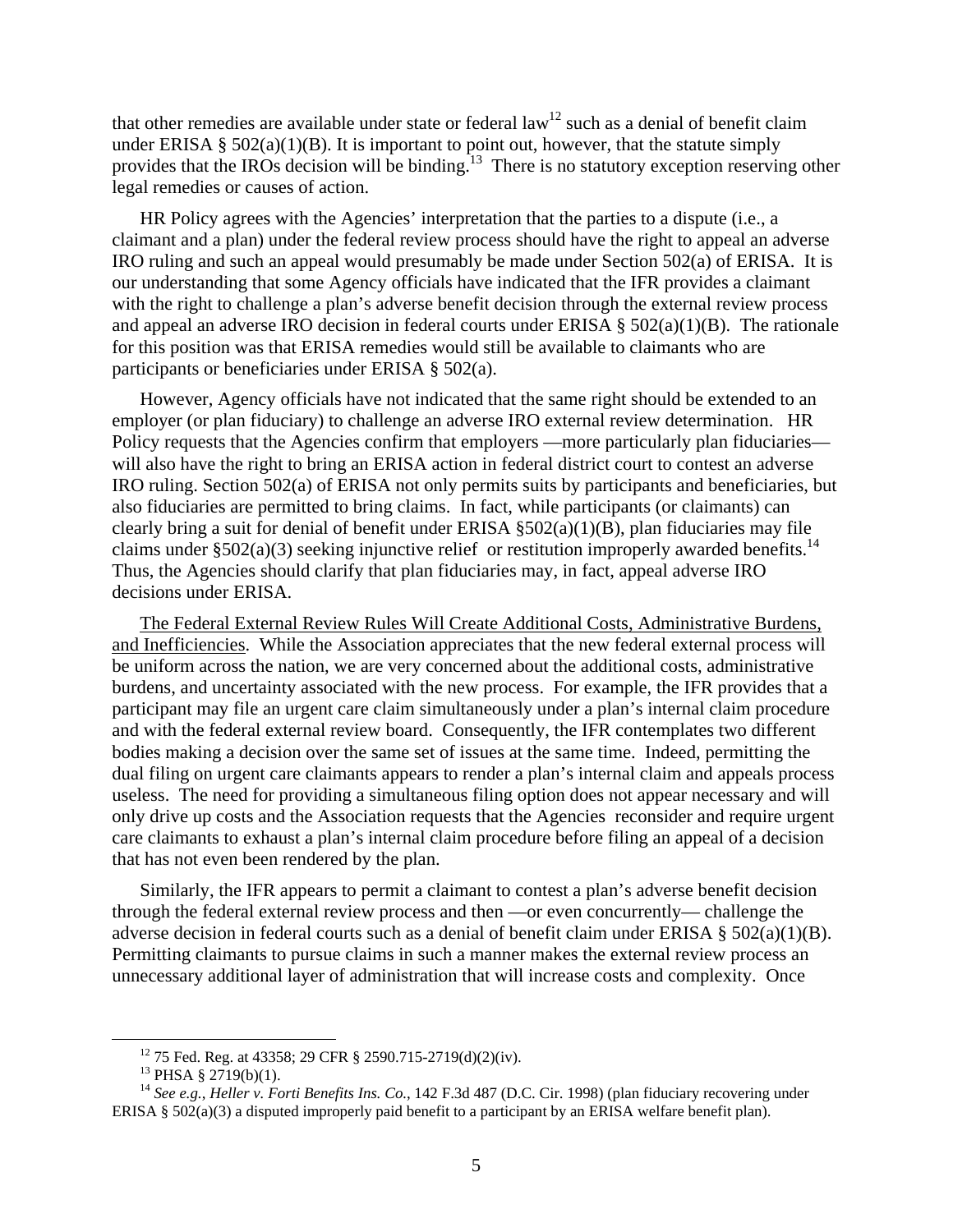again, the IFR seemingly permits two different decision makers (i.e., federal review IRO and federal district court) to consider the same set of issues simultaneously.

HR Policy recommends that the Agencies require claimants to follow a step-by-step process. This would begin with receiving a final decision under a plan's internal claims and appeals procedure, which could be appealed to an IRO under the federal external review. The decision, in turn, could be reviewed by a federal court under ERISA. The redundancies in the IFR should be eliminated and these differing levels of review should be sequential.

Maintain the Limitation on the Scope of the Federal Review Process. The IFR recognizes one limitation on the scope of review on internal claims and appeals decisions under the federal external appeal process. The federal external review process is not available for a plan's denial, reduction, termination, or a failure to provide payment for a benefit based on a determination that a participant is not eligible for benefits under the terms of a plan (e.g., worker classification and similar eligibility issues).<sup>15</sup> The Association supports the Agencies' position on this limitation.

# **Revisions to and Additional Rules for Current Internal Claims Procedures**

PHSA § 2719 also provides that a group health plan shall implement an effective internal appeals process for benefit determinations and that such internal claims and appeals processes must incorporate the existing regulations currently governing ERISA plans.<sup>16</sup> The statutory direction does not change existing law for most HR Policy member companies because employer-sponsored self-insured health plans must already comply with the Department of Labor's existing ERISA regulations governing a plan's internal claims procedures. The Agencies, however, have issued new mandates in the IFR that supersede, revise or add to some of the current ERISA regulations. These new mandates are an area of concern for HR Policy and many of our member companies.

Eliminate Required Notification of Urgent Care Determinations within 24 Hours. The IFR reduces the time period in which plans must notify claimants of urgent care benefit determinations (whether adverse or not) from 72 to 24 hours after a claim has been submitted.<sup>17</sup> It appears likely that this reduction in time, although not expressly addressed in the IFR, would also apply to the existing 72 hour deadline for internal *appeals* of urgent care claims. The Association recommends that the notification deadline should not be reduced from 72 to 24 hours. This drastic reduction of time will pose significant administrative problems. There are several important administrative steps that are necessary before notice of a benefit decision can be provided. For example, a plan must receive the claim, process it, and decide whether the claim is covered under the plan. Even the administration and determination of routine urgent care benefit claims takes time, let alone more complex and difficult benefit determinations. This requirement places significant pressure on plans and plan administrators to create and fund a 24/7 internal claim review process. The Agencies should reconsider the position adopted and maintain the current regulatory 72 hour requirement.

Eliminate Requirement to Provide Additional Considered Evidence to Claimants Prior to Benefit Determinations. PPACA requires plans to provide claimants with, free of charge, any new or additional evidence relied on or that will be considered by the plan in making the benefit

 <sup>15 75</sup> Fed. Reg. at 43336, 43357; 29 CFR § 2590.715-2719(d)(1).

<sup>16 75</sup> Fed. Reg. at 43355; 29 CFR § 2590.715-2719(b)(i).

<sup>17 75</sup> Fed. Reg. at 43333; 29 CFR § 2590.715-2719(b)(2)(ii)(B).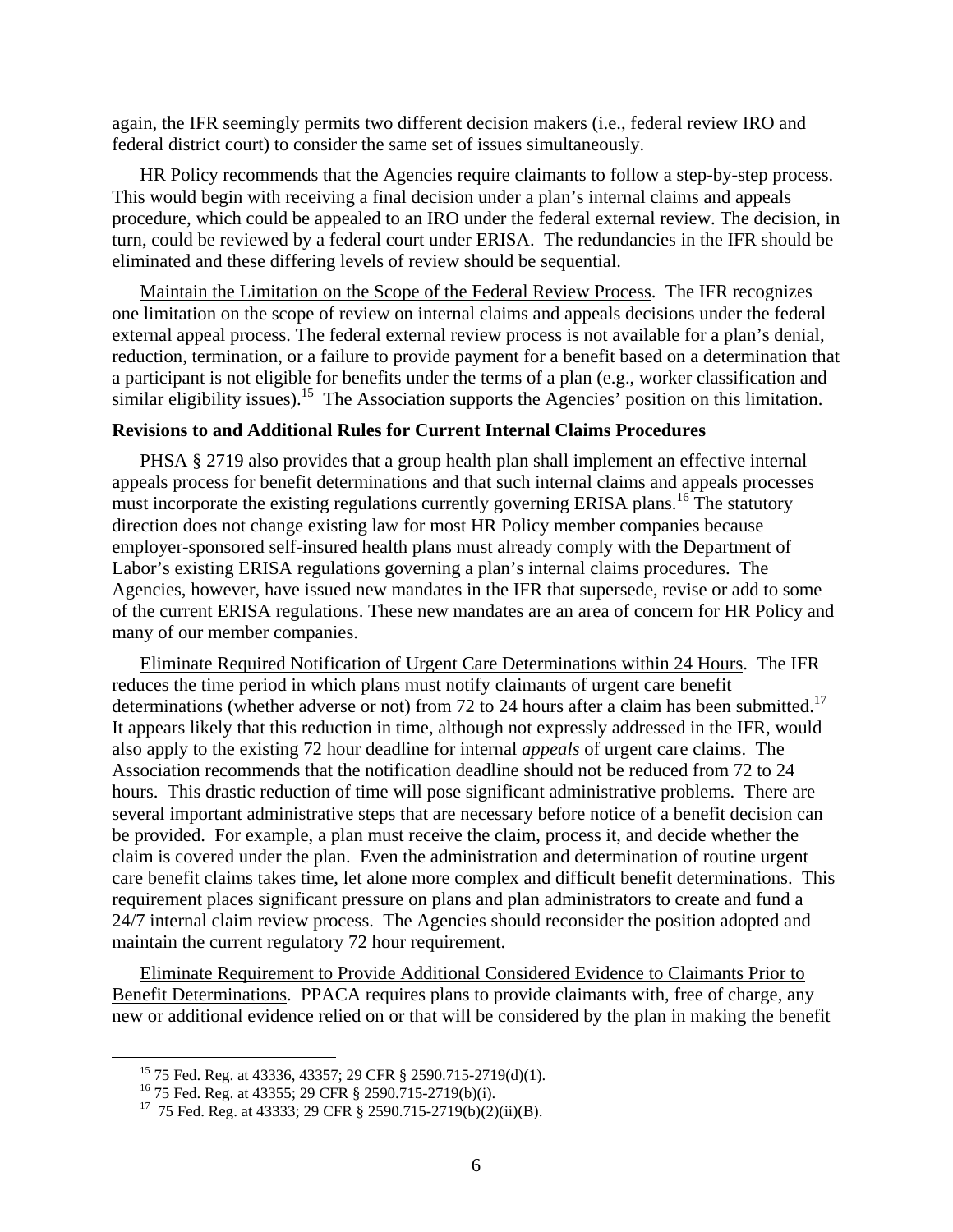determination.18 The IFR, however, expands this requirement by mandating that this information must be provided to claimants *before* the plan issues an adverse benefit determination.<sup>19</sup> The current ERISA claims procedure regulations provide that claimants must have access to and copies of "documents, records, and other information relevant" to their claim, but there is no requirement that this information be provided *before* a benefits decision is made.<sup>20</sup> There is no good policy reason to impose this requirement on plans. Moreover, this requirement will be particularly onerous when a plan has less than 24 hours to process and render a benefits determination on urgent care claims. The Association recommends that the Agencies revise the requirement that information be provided to claimants *before* an adverse benefit determination.

Broadening the Participant's Notice. The IFR provides new standards regarding providing notice to participants. These new requirements are in addition to those already required under the DOL's current regulatory scheme. For example, the notice must include information sufficient for the claimant to identify the claim involved including the provider, date of service, cost of service, diagnosis, treatment and denial codes.<sup>21</sup> The plan must also explain the reason for the adverse determination and provide a description of the internal appeal processes and external review processes available to the claimant.

HR Policy recommends that the Agencies reconsider the requirement mandating that plans provide diagnosis and treatment codes in the notice to claimants. Not all plans have the expertise to ensure that the proper codes are added to the notice and any mistakes would run afoul of the new strict compliance rule (discussed below). Moreover, there is simply no reason to provide such codes to claimants because they are technical identifiers for the description of services which is also required to be included on the notice.

Maintain the Substantial Compliance Rule. The IFR rejects the well-established substantial compliance rule, at least, with respect to the new additional internal claim and appeal requirements. Under this rule, as long as a plan substantially complied with ERISA's regulations governing internal claims procedure, the plan fiduciary's interpretation of the plan and claim determination is generally granted deference by the federal courts.<sup>22</sup> The IFR, instead, adopts a standard of strict compliance, under which a claimant will be deemed to have exhausted the plan's internal claims procedure if the plan fails to meet the requirements or makes even a *de minimis* error.<sup>23</sup> Failure to precisely follow the rules provides the claimant the opportunity to forego the internal claims and appeals process and go straight to the external review or federal court with no deference being given to the plan fiduciary's interpretation of its own plan. The IFR's policy reversal will be particularly onerous given the additional new requirements and shortened deadlines. Moreover, the consequences of running afoul of the new rule —loss of

 <sup>18</sup> PHSA § 2719; 29 CFR § 2590.715-2719(b)(2)(ii)(C)(1).

<sup>19 29</sup> CFR § 2590.715-2719(b)(2)(ii)(C)(1).

<sup>&</sup>lt;sup>20</sup> 29 CFR §2560.503-1(m); 29 CFR §2560.503-1(h).

<sup>&</sup>lt;sup>21</sup> 75 Fed. Reg. at 43332; 29 CFR § 2590.715-2719(b)(2)(ii)(E).

<sup>&</sup>lt;sup>22</sup>The DOL's most recent position on the application of the substantial compliance doctrine as stated in guidance acknowledged that "not every deviation by a plan from the requirements of the [DOL claims procedure regulations] justifies proceeding directly to court." Thus, the agencies' strict adherence rule appears to be a reversal that may result in adverse consequences for even the most minor compliance failures. Frequently Asked Questions and Answers on Benefit Claims, Q/A-F2 (May 2002). *See also Lafleur v. La. Health Serv. & Indemnity Co.*, 563 F.3d 148 (5th Cir. 2009) (holding that technical noncompliance with ERISA procedures will be excused so long as the purpose of ERISA's claims procedure requirement has been fulfilled).<br><sup>23</sup> 75 Fed. Reg. at 43356; 29 CFR § 2590.715-2719(b)(2)(ii)(F).